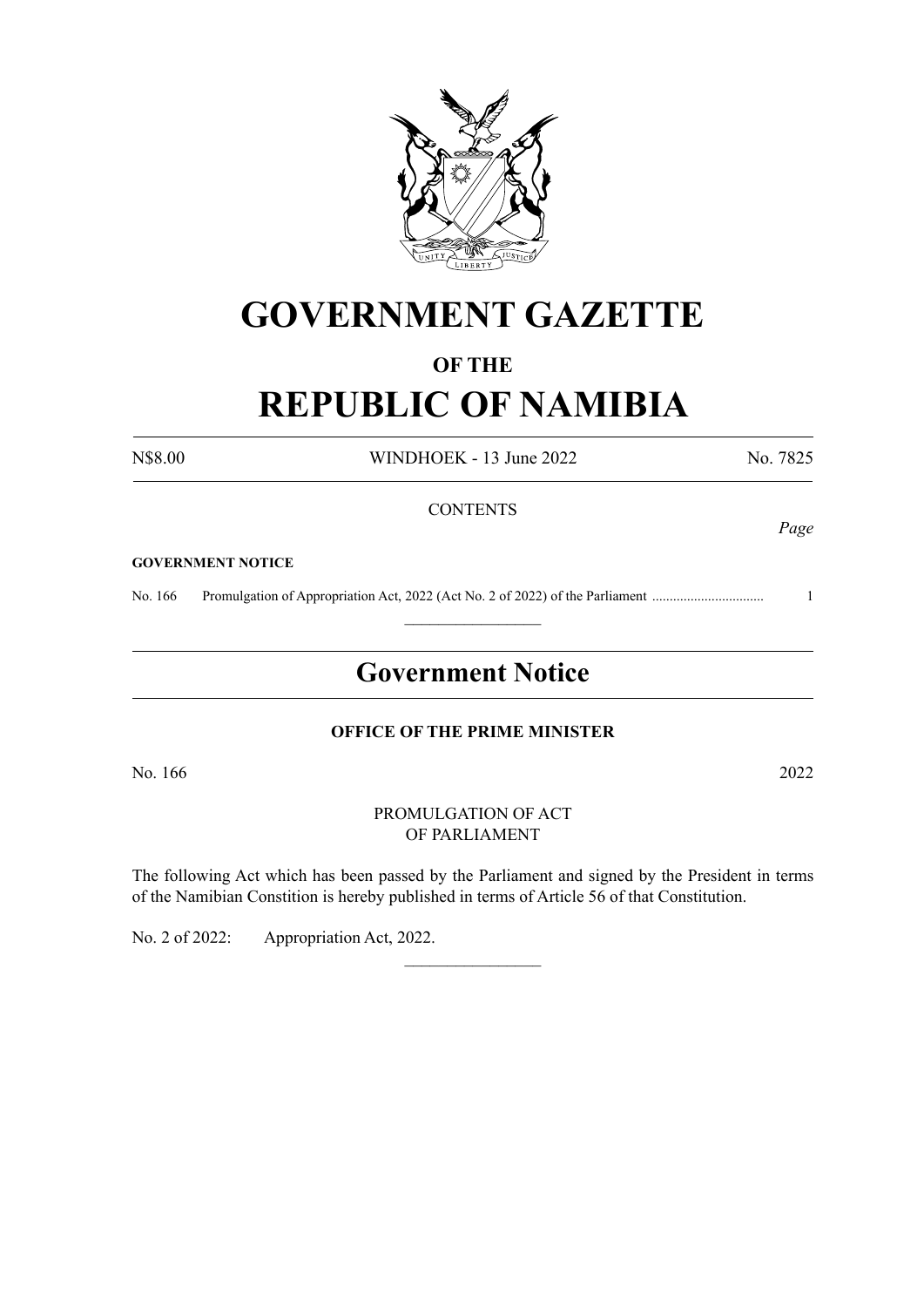#### **Act No. 2, 2022 APPROPRIATION ACT, 2022**

## **ACT**

#### **To appropriate amounts of money to meet the financial requirements of the State during the financial year ending 31 March 2023.**

*(Signed by the President on 8 June 2022)*

**BE IT ENACTED** as passed by the Parliament, and assented to by the President, of the Republic of Namibia as follows:

#### **Appropriation of amounts of money for financial requirements of State**

**1.** Subject to the State Finance Act, 1991 (Act No. 31 of 1991), the amounts of money shown in the Schedule are appropriated for the financial requirements of the State during the financial year ending 31 March 2023 as a charge to the State Revenue Fund.

#### **Short title**

**2.** This Act is called the Appropriation Act, 2022.